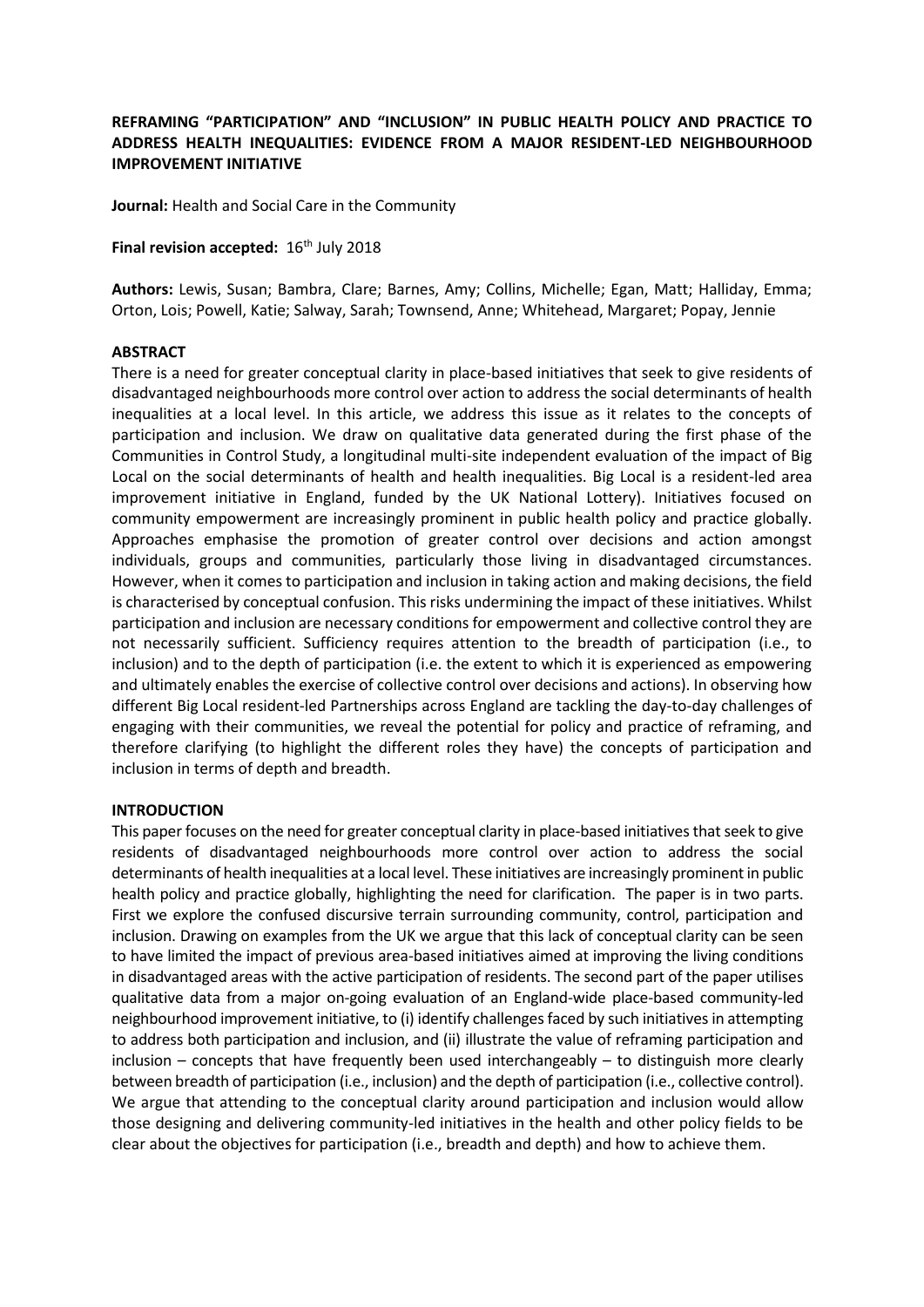#### **Empowerment, control, participation and inclusion: a confused and confusing conceptual terrain.**

There is a growing body of evidence on the importance for health of the control people have over decisions that have an impact on their lives (Popay, et. al. 2010; O'Mara-Eves, et al, 2012; Wallerstein, 2006). Though much of the research has focused on control at the individual level, there is increasing interest in the social and health impact of collective control by communities of interest or place, as theory suggests that inequalities in collective control amongst social groups may be a driver of health inequalities. This is now reflected in strategies for promoting population health and reducing health inequalities at every level from local to global, which emphasise promotion of greater control over decisions and action amongst individuals, groups and communities, particularly those living in disadvantaged circumstances. However, this field is characterised by conceptual confusion, which risks undermining the impact of these initiatives.

Public policy documents in the UK illustrate this confused and confusing terrain. A wide range of suffixes are attached to the word *community*: development, involvement and most notably engagement, the latter two reflecting the increasing prominence being given to the ethical imperative to involve people in decisions that affect their lives (Popay, 2009; Whitehead, 2007; Cornwall, 2002). In 2008, the National Institute for Health & Care Excellence (NICE) published guidance for public health in England on 'Community Engagement for Health and Wellbeing' (NICE, 2008); this included engagement and community development or encouraging people to get directly involved in decisions affecting their wellbeing. This was followed in 2014 by NICE recommendations on good practice in community engagement for local authorities (who by then had acquired the public health function from the NHS). Then, in 2016, NICE updated its guidance with a slightly revised title: Community Engagement: improving health and wellbeing and reducing health inequalities.

While NICE stayed with the term *engagement*, the conceptual terrain has shifted over the past decade or so. Overlapping and sometimes contradictory terms have found their way into the policy lexicon including, in particular: "community-centred" or "place-based" approaches, "asset based community development", connected communities, community resilience, community empowerment, and collective control. This shift is illustrated in recent documents from Public Health England (PHE), England's leading public health agency. In 2014, PHE's strategy document *Evidence into Action* identified seven 'unique game changers', including *place-based approaches* described as 'developing local solutions that draw on all the assets and resources of an area, integrating public services and also building resilience in communities so that they take control and rely less on external support' (PHE, 2014: 22). The following year PHE published a guide to *Community Centred Approaches*, which aimed to 'mobilise the assets within communities, promote equity and increase people's control over their health and lives' (PHE, 2015a, 3). In the Foreword the CEOs of PHE and NHS England comment that 'there is extensive evidence that connected and empowered communities are healthy communities. Communities that are involved in decision-making about their area and the services within it, that are well networked and supportive and where neighbours look out for each other, all have a positive impact on people's health and wellbeing' (PHE, 2015b, 4). They add volunteering to the characteristics of these 'empowered communities', noting that 'three million volunteers already make a critical contribution to the provision of health and social care in England. This is a huge asset to our nation's health' (ibid.).

Similar developments have been underway in Scotland. The Community Empowerment Act 2015 gave community bodies new rights (for example, to be partners in planning processes or to buy land), and public sector authorities new duties to 'boost community empowerment and engagement' [\(http://www.gov.scot/Topics/People/engage\)](http://www.gov.scot/Topics/People/engage). Here, though, an explicit distinction is made between empowerment, defined on the Scottish government website as communities 'being supported to do things for themselves, and engagement and participation, defined as people having their voices heard in the planning and delivery of services' (loc. cit.) Despite this, while the *participation* of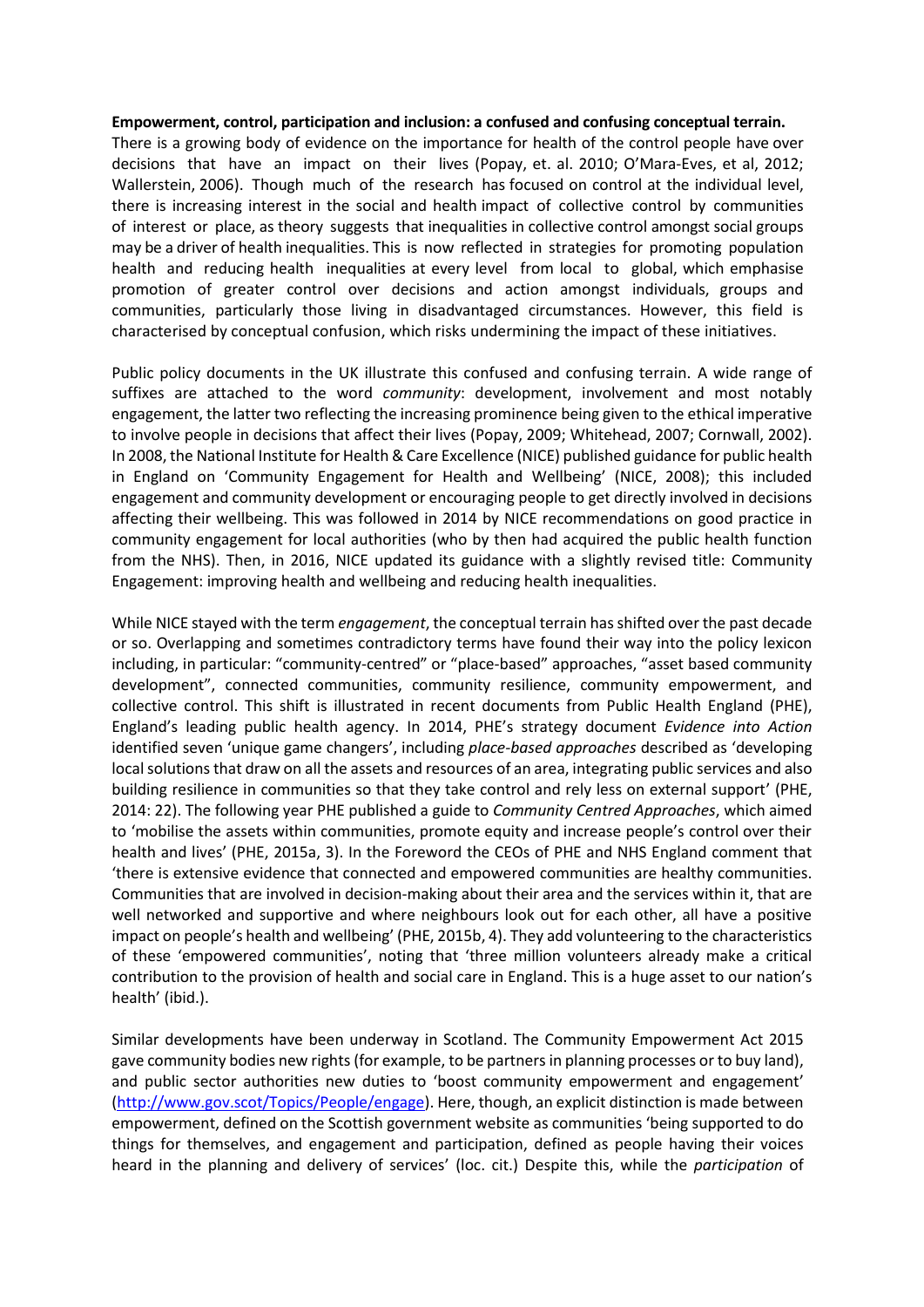residents of disadvantaged communities in doing things for themselves and making fewer demands on external services and resources is prominent in UK policy, increased political understanding and on action with others to increase access to resources or transform inequalities, remains largely absent.

In contrast, Wallerstein defines community empowerment as 'a social action process by which individuals, communities and organisations gain mastery over their lives in the context of changing their social *and* political environment to improve equity and quality of life' (Wallerstein, 2002: 73; emphasis added). For Perkins and Zimmerman too (1995: 569), 'participation with others to achieve goals, efforts to gain access to resources, and some critical understandings of the socio-political environment' are basic components of the construct. Importantly, however, Wallerstein stresses that 'participation alone is insufficient if strategies do not also build capacity of community organizations and individuals in decision-making and advocacy' (Wallerstein, 2006: 4). In other words, empowerment is concerned not only with who participates but with the ends to which participation is directed. From this perspective, collective control can be conceptualised as the outcome of empowering processes and, as XXXX et. al. (forthcoming) argue, 'power within' – defined as increasing skills, knowledge and confidence amongst residents in their ability to act  $-$  a manifestation of increasing empowerment within communities.

Participation and inclusion are necessary conditions if communities (of interest or place) are to develop greater power within and have enhanced collective control over decisions and actions that impact on their lives. But they are not necessarily sufficient. Sufficiency, we argue, requires attention to the breadth of participation (i.e., to inclusion) and to the depth of participation (i.e., the extent to which it is experienced as empowering and ultimately enables the exercise of collective control over decisions and actions). Participation has long been explained using a vertical scale, from basic information giving, through consultation, co-production, delegated control to, finally, community or collective control (Arnstein, 1969; Popay et al, 2007). Each level of the scale implies an increasing *depth* of participation, equated with increasing control over decisions and/or actions. However, to be truly enabling of greater collective control, Tritter and McCallum (2006: 156) argue that participation must account for 'a multiplicity of individuals and groups' (inclusion, or breadth), as well as the 'integration of one-off and more continuous involvement' (depth). This could have significant impact on the success of initiatives; it has been suggested, for example, that the reason for the apparently poor outcomes at the community level of a previous English ABI, *New Deal for Communities* (NDC), was that 'there simply were not enough involved individuals' (Lawless and Pearson, 2012: 521).

Others suggest that inclusion cannot be conceptualised simply as an emergent property of increasing participation. As Quick and Feldman (2011:272) advocate, '*inclusion* practices entail *continuously creating* a community involved in coproducing processes, policies, and programs for defining and addressing public issues' (ibid.: emphases added). On-going dialogue with the wider community develops a sense of ownership in a project (whether or not individuals choose to participate actively with it). 'Success' in place-based community initiativesthat aim to develop residents' collective control therefore requires both *breadth* and *depth* of participation, concepts which may have more coherence and practical utility for residents planning activities in their communities than the current lexicon.

In the following sections we use data from the Phase 1 of an on-going longitudinal evaluation (which at this stage focused on processes rather than outcomes) of a place-based resident-led neighbourhood initiative in England, *Big Local.* We explore local responses to addressing participation and inclusion in *Big Local*, finding that the extent and nature of participation and inclusion in *Big Local* were in part stimulated by the problems that place-based initiatives have faced in the past when trying to engage residents of disadvantaged communities (Lawless and Pearson, 2012). However, engaging actively with the wider community was also a necessary objective of the *Big Local* programme, which is centrally a resident-led initiative. The early phases of BL therefore exemplified the way in which the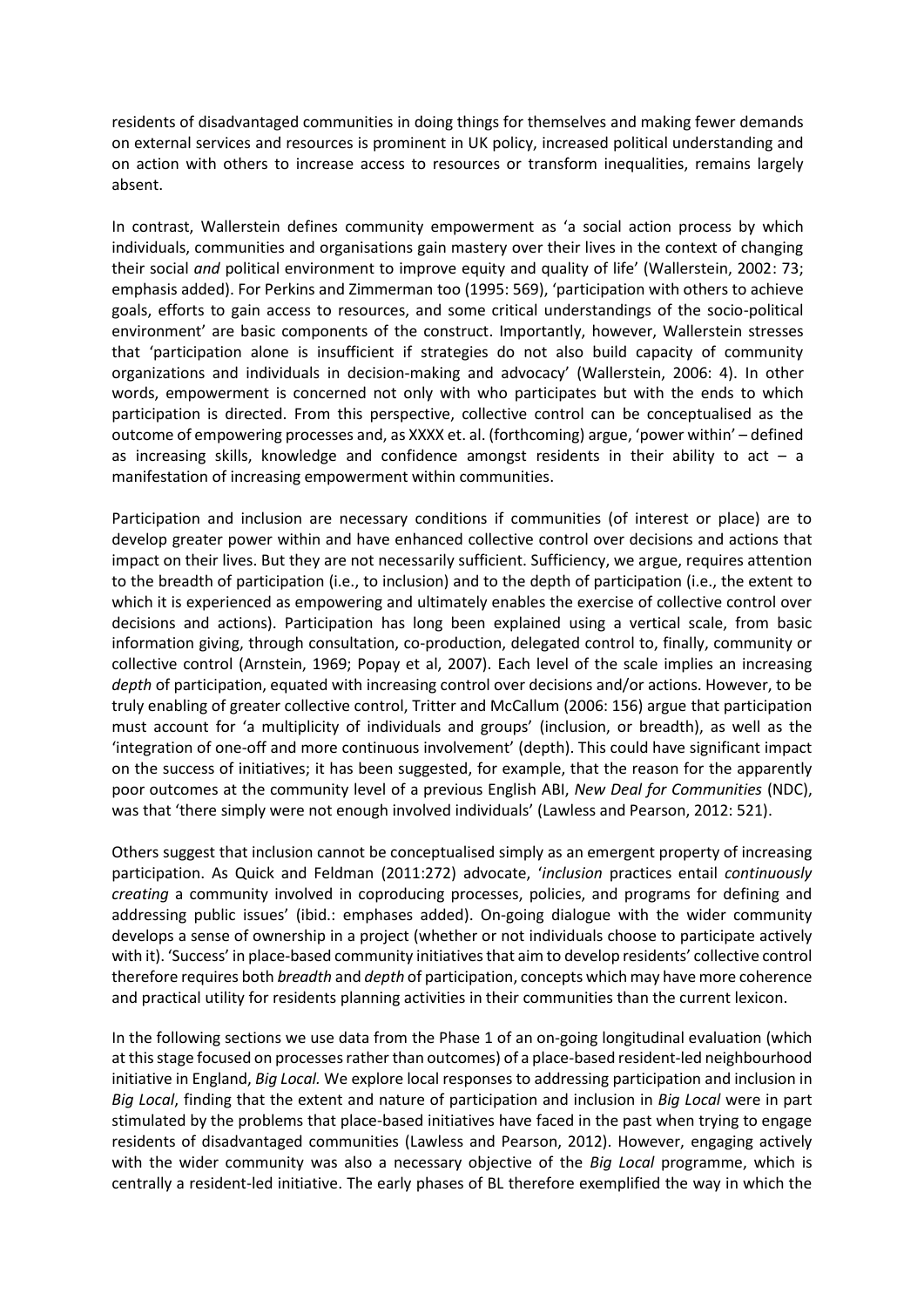lack of conceptual clarity about different aspects of participation and inclusion might play out in 'real time' in community-based initiatives, and the implication of this for the way these initiatives unfold.

## **THE BIG LOCAL INITIATIVE**

*Big Local* (BL) is an area-based initiative funded by the UK's Big Lottery Fund that supports residents of 150 relatively disadvantaged neighbourhoods to make their areas better places to live (see Box 1). Each area is allocated £1 million over ten years, to spend or invest in ways that residents decide. BL differs from similar initiatives in the UK in that it is financially and organisationally distanced from national and local government. Funds are held nationally by an independent charitable trust (Local Trust), and administered at area level by a locally trusted organisation (LTO) selected by residents. The programme is flexible in timescale and "light touch" in governance, with decision-making in the hands of members of a BL Partnership. Support is provided by a "Big Local Rep"; usually a professional with appropriate experience, s/he is responsible for advising the BL Partnership, the majority of whom must be residents (currently, 67%: [http://localtrust.org.uk/library/blogs/are-residents-leading-big-local\)](http://localtrust.org.uk/library/blogs/are-residents-leading-big-local). BL Partnerships are also advised that membership should reflect 'the range and diversity of people who live in your area - for example, in relation to age, ethnicity, gender, faith, disability or income levels' [\(http://localtrust.org.uk/library/programme-guidance/big-local-partnerships/\)](http://localtrust.org.uk/library/programme-guidance/big-local-partnerships/).

After consulting the wider community on local priorities, the Partnership draws up a delivery plan and, once 'endorsed' by Local Trust, oversees its delivery. In theory, then, BL gives residents the freedom to address needs they themselves have identified, in ways that they decide and at a pace that feels comfortable. In this, it aims to overcome some of the barriers to empowerment and collective control over decisions and actions – including external or political interference – that have afflicted previous place based initiatives (Popay et. al., 2015; Wallace, 2007; Macleavy, 2007).

## **The Communities in Control Study**

We draw upon qualitative data from the first phase of the *Communities in Control Study* (CiC), a longitudinal multi-site independent evaluation of the impact of *Big Local* on the social determinants of health and health inequalities. Phases 1 and 2 of this ongoing study involved staff from five academic institutions, all members of the NIHR School for Public Health Research. Research ethics approval was received from Lancaster University Research Ethics Committee (03 February 2014).

The data reported here were generated during fieldwork conducted between January 2014 and September 2015, in 10 geographically diverse *Big Local* areas. The purpose was to provide a 'thick' description (Ponterotto, 2006) of BL in its early stages, with a focus on context, initial processes of implementation and potential for, or emerging, change mechanisms. Findings are based on: 440 hours of observations at meetings, events and local BL projects; 138 semi-structured interviews with residents of BL areas (n=62), workers (n=49) and other stakeholders (n=27), including elected members and officers from local authorities and voluntary organisations; and 18 focus groups or other participatory exercises. Informed consent was sought for all fieldwork encounters. The team used a common but locally sensitive protocol, and common data collection tools. Fieldwork data was supplemented by a review of 30 BL plans. The data corpus was managed using NVivo 10, using a common analysis framework and cross-referencing. Within-case thematic memos were analysed using the framework, followed by in-depth "cross-case" analysis and comparative narrative synthesis using shared memos and face-to-face synthesis workshops. This involved iterative review and refinement until agreement was reached on general propositions (Yin, 2009), or an overall 'story' emerged (Popay et al., 2007).

All quotes and excerpts have been anonymised to protect the identity of research participants. Codes denote study area (e.g., L2, SW1), research method, and participant role (see Box 2). L3-int-PM4, for instance, indicates the participant was recruited from study area L3, the quote is from an interview (int) and that the person's role was as a partnership member (PM), with the addition of a numerical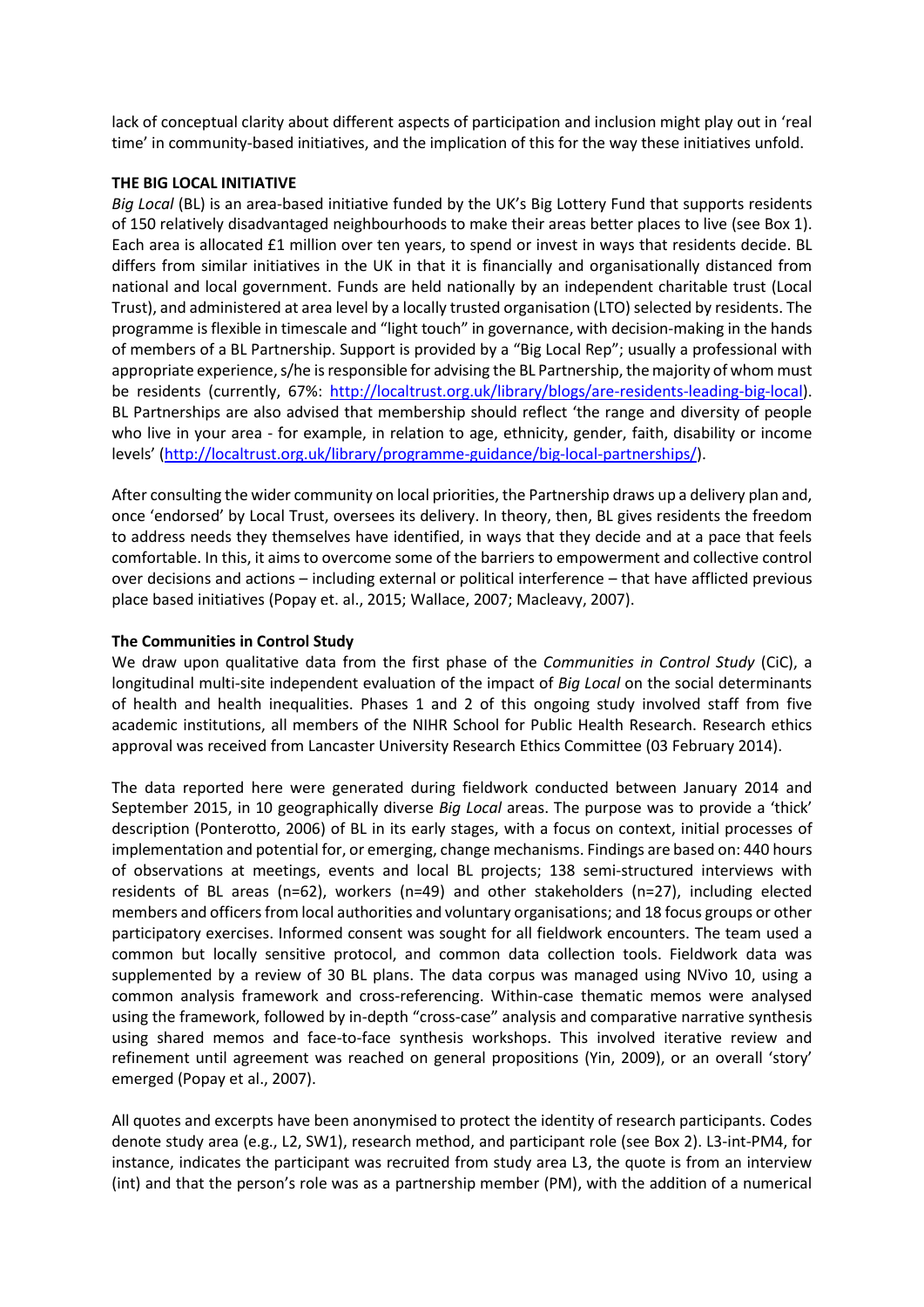identifier. Respondents are residents unless specified otherwise. Other stakeholders, although not resident in the community, have extensive knowledge of the area (e.g., as community development or Children's Centre workers) and its residents.

## **FINDINGS**

Participation and inclusion are necessary if communities are to exercise collective control over decisions/action impacting on their lives. However, they are not inevitably sufficient in themselves: both need to be actively worked at. Two broad themes relating to action for or responses to supporting participation and inclusion in BL emerged from our analysis: (i) attending to the breadth of participation, and (ii) creating spaces for depth of participation. The first refers the initiative's 'reach' into the community. Systemic processes are key to what can be achieved in increasing breadth of participation, and included local infrastructural barriers that preceded the introduction of BL, or challenges arising from a community's cultural, social or economic diversities. The second concept, depth of participation, refersto the extent to which participation enables residents to have any control over decisions and actions that impinge on their lives. Here, in contrast, the extent of progress is grounded in social processes stimulated by the BL initiative. Depth of participation therefore requires attention to the provision of a range of opportunities – or spaces – for participation, that are allowing residents to engage in ways that work for them as individuals.

# **1. Attending to the breadth of participation**

BL areas can encompass anything from a local authority ward to amalgamations of several small villages. In places, this has complicated the task of extending the breadth of participation. For example, some residents identified socially or culturally with sub-areas rather than the whole BL area, or boundary changes predating BL have disrupted local place-based identities. Some residents did not identify with a BL area because of assumptions of socio-economic difference or 'territorial stigma' (Wacquant, Slater and Pereira, 2014). In SW1, for instance, it was suggested that some residents "would be horrified to think they lived in a deprived area" (SW1-int-PM13) and, in F1, residents of the less disadvantaged roads in the Big Local area were assumed to have excluded themselves, as evidenced by the tale of a resident returning a Big Local leaflet saying "this is nothing to do with us – we're not part of F1" (F1-Observation). Elsewhere, a social housing estate with much higher levels of crime, unemployment and sociocultural diversity than the rest of its BL area, caused one respondent to ponder if the needs of the few demanded 'exclusion' of the rest BL (LS1-int-WO, non-resident).

Overcoming some challenges appeared relatively straightforward, though longer-term success will require continued attention. Holding Partnership meetings in a public house – a venue unsuitable to some of the area's residents – not only showed L1 how easy it is unintentionally to exclude, but also drew attention to the lack of shared community space. In L2, during initial community consultations, a bi-lingual partnership member wore a T-shirt which bore the word 'translator' in Polish. This encouraged Polish residents to ask what was BL was about. To date, however, this has not translated into broader, more inclusive representation on the L2 Partnership.

In contrast, infrastructure can present challenges seemingly beyond a local group's ability to resolve. A road system cutting through one BL area has created three distinct 'sub-communities'; as a consequence, some residents choose to volunteer in their immediate neighbourhood, rather than for the Big Local 'community' as a whole (F2-int-PM7). In SW1, another dividing road compounds the problems already arising from socioeconomic difference:

The area falls into two housing descriptions. One is social housing … and then there's some post war privately owned houses. It's almost a north/south divide […] But also the area has a fairly substantial road that runs right through the middle, so people don't naturally come together (SW1-int-W01).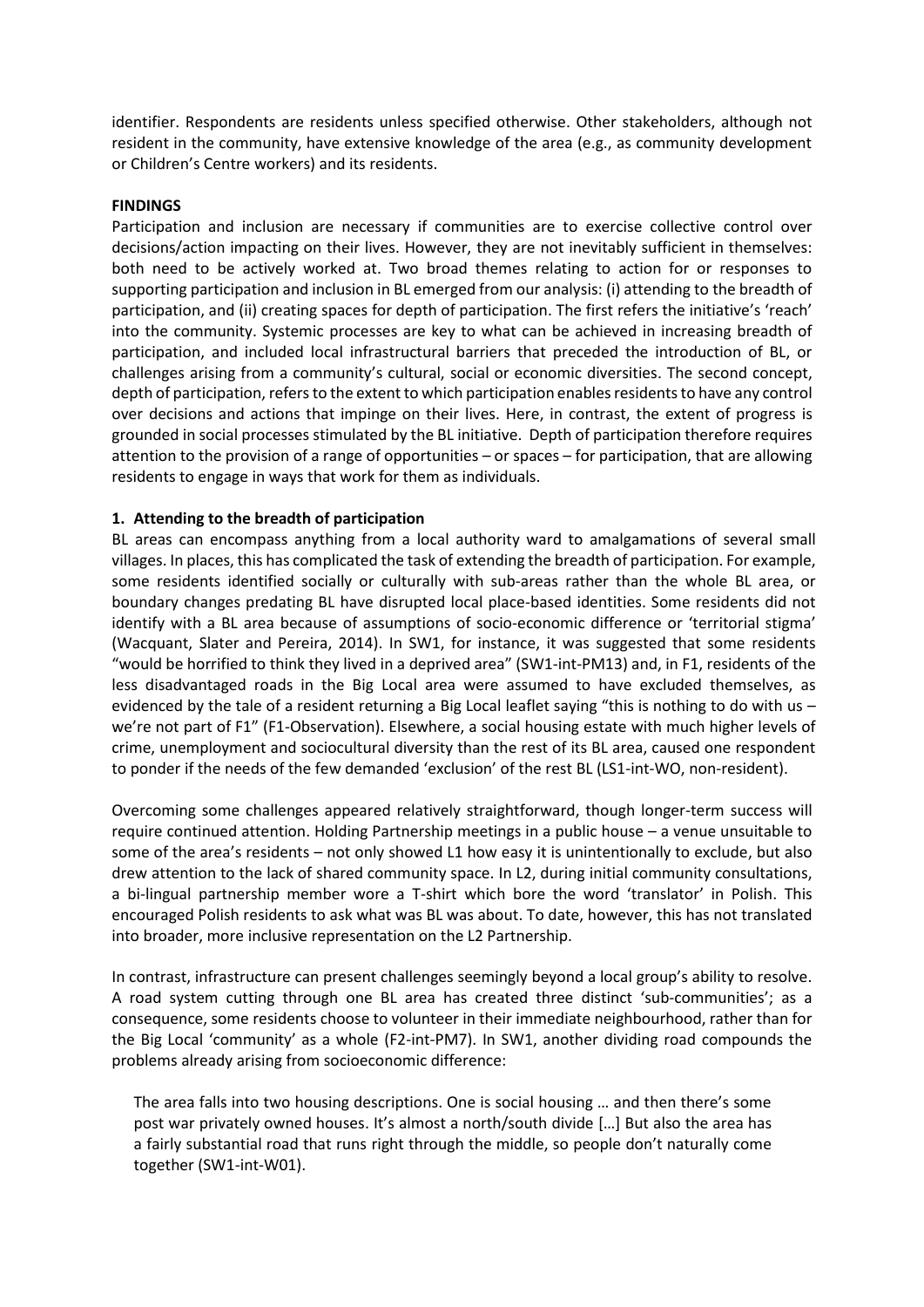SW1's "The Hub" (in an empty shop) was planned as a resource for bringing people together through activities such as coffee mornings or exercise classes, but it is not readily accessible to residents living north of the dividing road. The risk that *Big Local* activity will serve to exclude rather than include prompted one Partnership member to ask, rhetorically, "… what signage do we put up over there to say all the excitement's over here? If you thought you were excluded before …" (SW1-int-PM7). Solutions appeared elusive, particularly at this early stage of the *Big Local* process.

"Systemic" issues can also exist as artefacts of previous intervention in the area. In F2, volunteering for BL was stimulated by previous experiences of failed local regeneration initiatives. Being independent of local political structures, BL offered something new. Elsewhere, it was suggested residents' reluctance to participate in BL (F1-int-PM10, councillor/former resident) was because they had no prior experience of neighbourhood improvement initiatives. The manager of F1's BL consultation process was realistic about the support residents would need: "you don't elicit a bit of interest in terms of being involved and immediately convert that into somebody who's, like, oven ready for being a committee member" (F1-int-WO3, non-resident).

Some residents are unable to get involved. Scheduling of partnership meetings can make participation seem impossible (F1-int-WO24, non-resident), and not all residents will be in a position to volunteer:

There's [an] expectation that people want to get involved in things [but] if you are a single mum […] struggling paying your rent. Might have got a child that's got, I don't know ADHD or autism or something. Some issue you know. Struggling to put food on table […] You don't expect those very needy people to be part of Big Local (S1-int-WO2, non-resident).

There are signs that apparent limitations in the breadth of participation were being addressed over time. By providing opportunities to volunteer in support of BL activities, for example, or making small grants to sustain valuable community projects (e.g., lunch clubs, mums' groups, work with young people), BL is reaching out to different parts the community. Raising awareness of BL and its approach is having some impact on the extent of inclusion. One paid worker noted that, since the earliest days of BL, participation had "gradually changed and now there are quite a few residents involved who go beyond the usual suspects, who wouldn't necessarily normally be involved in stuff like this. So that's nice to see that it is broadening out (L2-int-WO2). However, as one BL Rep points out, "it is important that [Partnerships] realise that not everyone will want to [get involved] and that some people will be very happy just giving you their ideas and then say, "right that's fine now go off and do it" (L2-int-WO2, non-resident).

# **2. Creating "spaces" for depth of participation**

Creating new spaces in which depth of participation can emerge is important, if the potential for collective control is to develop (see XXXX et al, forthcoming). Most obviously, the Partnership meeting provides residents with the opportunity to exercise collective control over decisions and actions that will impact their communities. Each partnership has had to decide on their governance arrangements, leading to discussions on who should be able to vote (which in one case meant explicitly excluding the local councillor; F2-Observation), and how residents might apply without "asking people to go up against the committee" (S1-Observation). Initially, said one Partnership Chair,

People felt a bit lost as to what this means. Do we, are we signing up our names to become responsible for this and then also everyone was, I sensed, suspicious about each other … what's your agenda? (LS1-interview-PM01, resident)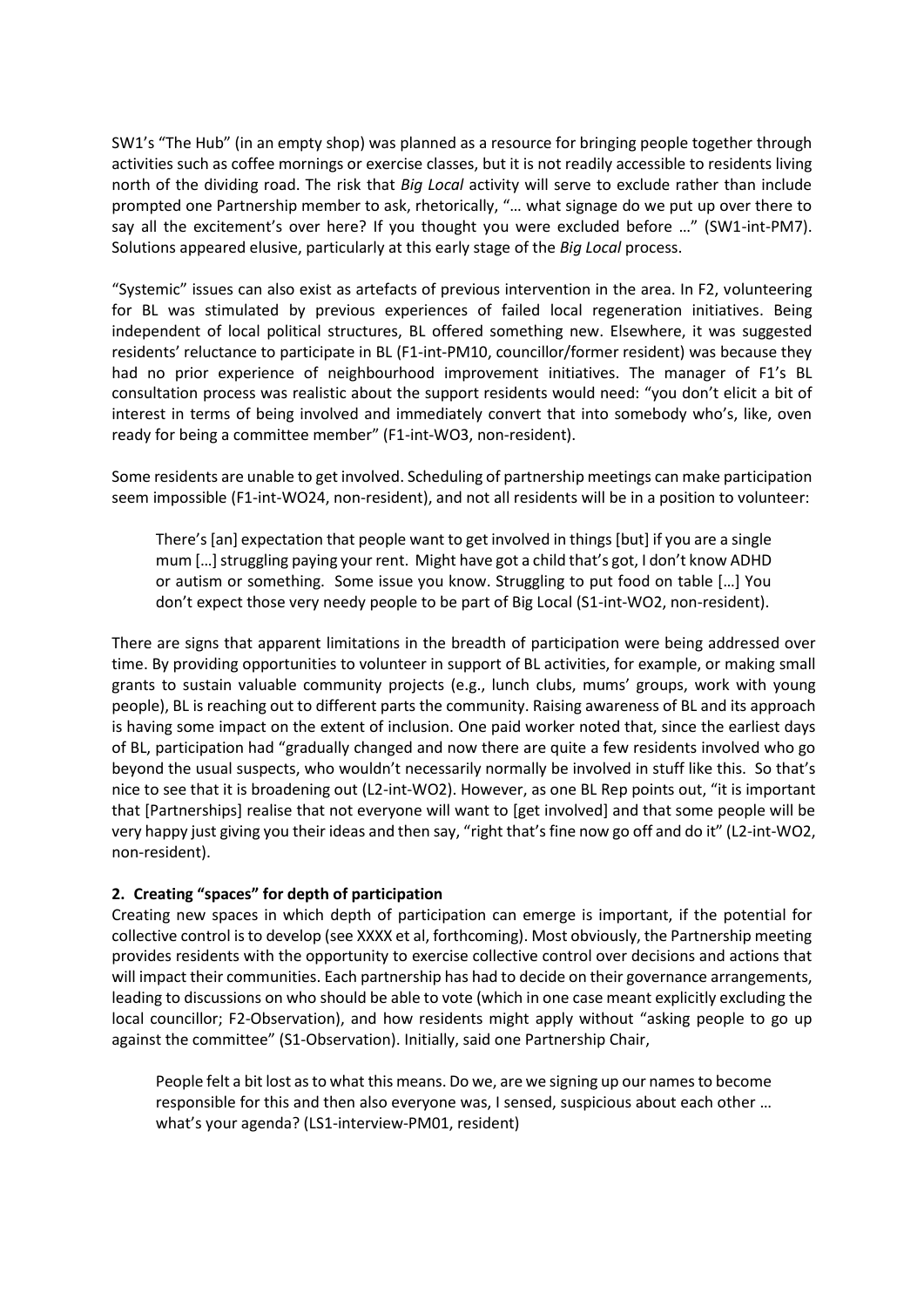Partnerships have had to learn to deal with internal tensions (leading to members walking away from the process), but also with the challenge of maintaining a positive relationship with the wider community. Reflecting on the time taken to develop the *Big Local* plan, one community-based worker feared that 'it's been so long since people would have initially engaged with *Big Local* that perhaps they're losing sight of it (F1-interview-WO4, non-resident).

Partnerships are responding by creating spaces to address these limitations and challenges. For instance, open bi-monthly partnership meetings provide wider access to the decision-making space. Voting may still be confined to members, but this simple solution allows the community to "deepen" engagement with discussions on priorities, spending and monitoring of activity. Several BLs have established sub-committees that focus on decision-making around specific topics such as health or transport, which are open to any resident to attend (or invited to join, because of a particular interest or expertise). Others have created structures to attract particular population groups; for example, youth forums to facilitate young people's participation. The latter responds to oft-voiced concerns that young people should have a say in actions that they may have to sustain in the future, although similar sentiments could be applied to other currently excluded sections of a community.

We are not representative [...] In 10 years' time I will be 60 and my kids will be 26 and 28. And what I want are people now sort of 13, 14, 15 on that steering group […] I think we have to be very careful that we don't have the kind of lovely, shiny, middle class kids […] making decisions for their peers in L2; that's not ok. They are hugely easy to deal with and a joy, but they are not what we are about (L2-int-PM8).

Activities aimed at increasing the *breadth* of participation have included public meetings, work with local schools, stalls at local fairs or in town centres, and community parties. However, these events also provide spaces in which the *depth* of participation can be increased and residents control over decisions and/or actions facilitated. For example, residents may be involved in identifying priorities for action – *included*, that is, in the process of planning BL activity and deciding how to spend the money – or encouraged to participate as volunteers to deliver BL priorities in the area. In other words, residents who volunteer do not have to be partnership members. They might instead support the delivery of BL priorities, many of which present opportunities to extend BL's reach, or breadth of participation: in L2, for example, residents organised dog shows, community parties and a newspaper.

Some BL Partnerships have established a physical, branded base in the area. Also run by volunteers, the idea is to create an accessible "space" where BL activities and opportunities can be advertised, residents' questions answered or ideas heard, and information on what is being done – and why – disseminated. They offer more than *just* a place where people meet, but are spaces where the reach of BL can be extended *and* residents enabled to deepen their participation, as the researcher's field notes reveal.

In the Hub during a coffee morning: discussion between partnership members about the clash with council worker from parks and recreation. [Residents in for coffee] were not included as it was the 'inner circle' but were all ears and wanted to know what was going on. The meeting outcome was shared. Some offered to participate in related activities and were keen to know more (SW1-Observation-090415).

Our review of BL plans in the early stages also revealed that just under half of the Partnerships have or intend to have a communication strategy, including an explicit focus on specific sections of the community (e.g., younger people, residents whose first language is not English). Some partnerships pin hopes on newsletters to every household to extend reach, but social media has provided a means for almost instant response, extending the depth of participation. Social media allowed the F1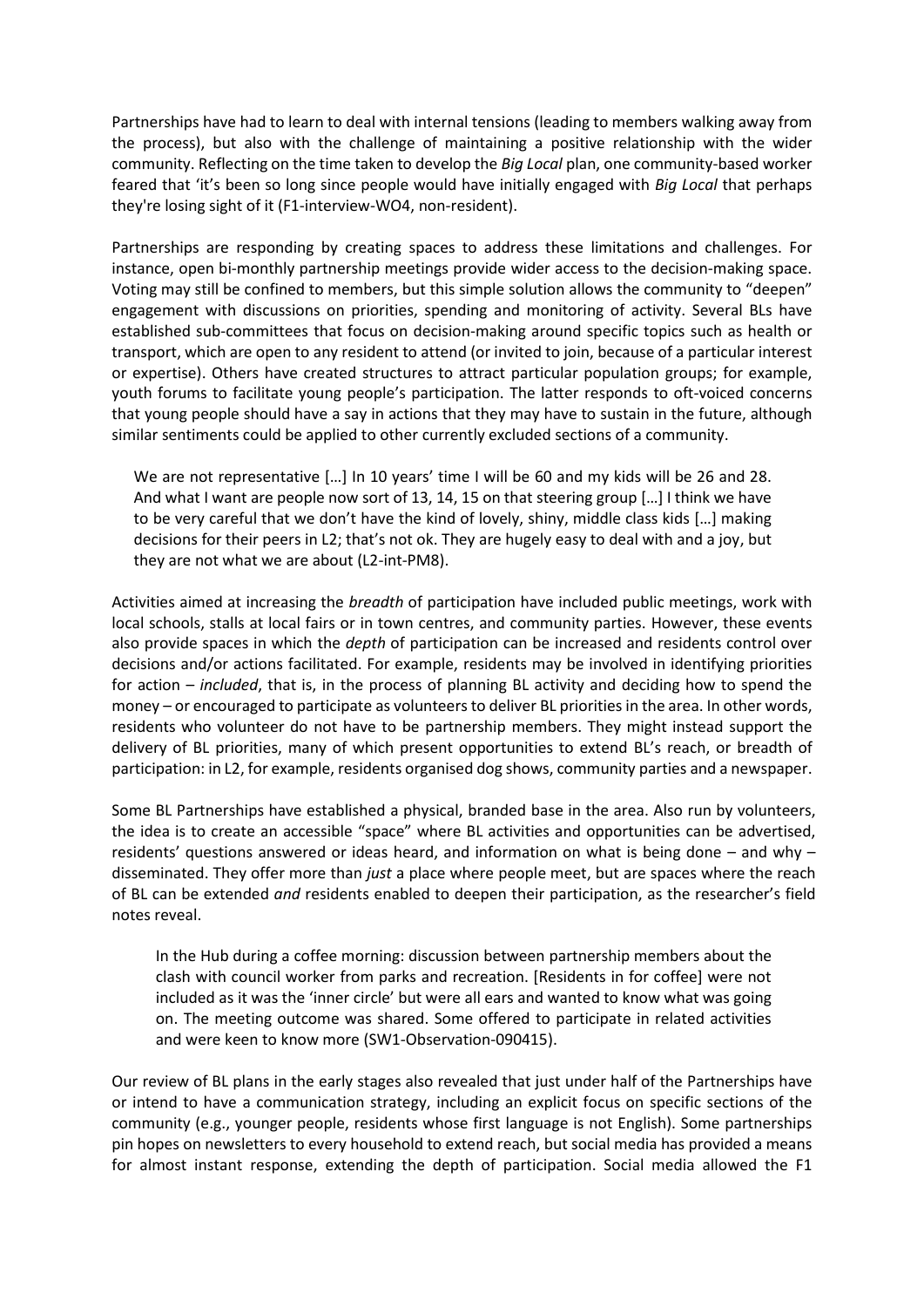Partnership to gather opinions on where new activity equipment might best be sited, or SW1 to advertise a new community choir. As the following interviewee notes, these different forms of communication do more than simply advertising Big Local and its events:

You should aim that most people know about it [i.e., Big Local]; that's a realistic aim and even then not everyone will – *but sort of knowing about it and knowing how they can put their views in* […] It's kind of trying to accept that, that you're not going to get 5 or 6,000 people inputting in (L2-int-WO2: emphasis added, non-resident).

The interviewee summarises key factors: that most residents should be made aware of *Big Local* and its activities; that they should know how to express their views, that those views will be heard, and that they will receive feedback; and that extending reach does not mean that everyone has to be an *active* participant.

## **DISCUSSION**

We've worked really hard to be very inclusive […] but we constantly have to remind ourselves that we are not a clique (SW1-int-W02)

The review of literature and previous place-based initiatives in the first part of this paper suggested that reframing the concepts of participation and inclusion in terms of breadth and depth would give better conceptual support to initiatives aimed at increasing 'people's control over their health and lives' (PHE, 2015a, 3). In the second part of the paper we described how *Big Local* has faced many of the same challenges in relation to participation and inclusion as previous place-based initiatives, but also revealed how it differs in important ways. Compared with initiatives funded by central or local government *Big Local* gives more control to residents to decide what to prioritise, and there are no external constraints on how the money should be spent, beyond what is necessary for good governance. This has encouraged residents to consider *Big Local* as something new and to participate in it. *Big Local* partnerships have responded to the need to address both the breadth of participation (i.e., inclusion) and its depth (i.e., collective control) – the former as evidenced in, for example, respondents' observations of "broadening" beyond the usual suspects, the latter in concerns to ensure young people are involved in BL decision-making – and have realised that this is unlikely ever to be a simple by-product of BL's presence in the community. Both need to be worked at. Addressing inclusion in *Big Local* – that is, attending to the *breadth* of participation – requires Partnerships to understand the composition of their community, and to offer a range of activities and ways of engaging that will appeal to and reach diverse groups and individuals (e.g., community fairs that bring residents together, accessible meetings at differing times or in appropriate settings, utilising social as well as more traditional forms of media). Attempts to increase the community's collective control over decisions – extending, that is, residents' *depth* of participation – are likely to include inviting residents to help identify priorities for action, holding open Partnership meetings, or setting up sub-committees that draw on particular skills and experience in the community. It also means making sure that residents know that any or all of these options are open to them.

Maximising and maintaining breadth and depth of participation requires the continuous creation of a co-productive community (Quick and Feldman, 2011), which in turn requires an on-going dialogue between the BL partnership members and an area's other residents and stakeholders. Whilst the diverse participative spaces being created by BLs have the potential to enable any resident to participate in shaping strategies and decisions, 'continuous creation' needs to move beyond activity that has, to date, been reactive or responsive. A proactive, planned approach to maximising and maintaining participation for inclusion and control requires conceptual clarity, and in a form that is meaningful to communities. We have suggested that this clarity lies in reframing participation and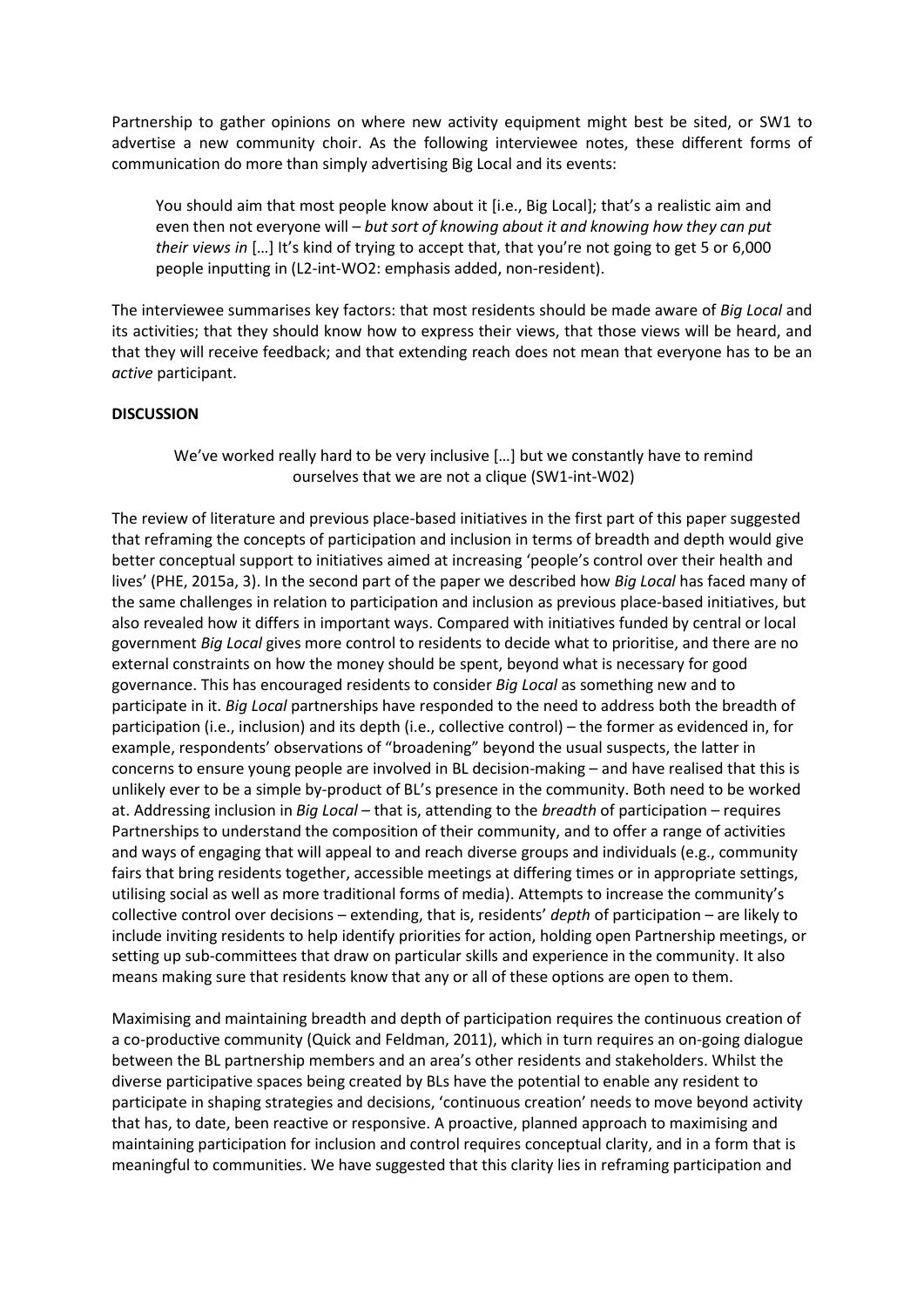inclusion as depth and breadth. If both elements of participation – breadth (for inclusion) and depth (for increased capabilities for and exercise of collective control) – are not attended to, resident-led initiatives like BL risk 'reverting to the old norms and practices of central control and hierarchy' (Aggar & Larsen, 2009); that is, a return to the 'clique' and the demise of hopes for a *collective* control.

## **IN CONCLUSION**

Collective control by disadvantaged communities over decisions and actions that impact on their lives can have positive benefits for health and wellbeing (O'Mara-Eves et al, 2013: xvii). Previous placebased initiatives that have sought to develop such collective control have been judged as failing to extend the benefits beyond those who are actively participating in the initiative. In this paper, we have reviewed the relevant literature and analysed the processes of participation and inclusion in *Big Local*, a new UK area based initiative, with the aim of demonstrating how a clearer understanding of the participative processes in play might help bring the benefits of these interventions to the wider community. Whilst our conclusions may be limited by the fact that we have drawn on process-related data from the early stages of an on-going initiative and evaluation, we feel able to suggest that a practical reframing of the *breadth* and *depth* of participation could help groups, including resident-led groups, involved in designing and delivering neighbourhood improvement initiatives maximise these benefits.

#### **REFERENCES**

- Agger, A., Larson, J.N. (2009). Exclusion in area-based urban policy programmes. *European Planning Studies* **17**, 1085-1099
- Arnstein, S. (1969). A ladder of citizen participation. *Journal of the American Institute of Planners* **35**, 216–24.
- Cornwall, A. (2002). Making spaces, changing places: situating participation in development. *IDS Working Paper 170*, Brighton: Institute of Development Studies.
- Lawless, P., Pearson, S. (2012), Outcomes from community engagement in urban regeneration: Evidence from England's New Deal for Communities programme. *Planning Theory & Practice* **13**, 509-527.
- Macleavy, J. (2006). The language of politics and the politics of language: Unpacking 'social exclusion' in New Labour policy. *Space and Polity* **10**, 87-98.
- NICE. (2008). *Community engagement for health and wellbeing*. London: National Institute for Care and Health Excellence.
- NICE. (2016). Community engagement: Improving health and wellbeing and reducing health inequalities. London: National Institute for Care and Health Excellence
- O'Mara-Eves, A., Brunton, G., McDaid, D., Oliver, S., Kavanagh, J., Jamal, F., Matosevic, T., Harden, A., Thomas, J. (2013). Community engagement to reduce inequalities in health: A systematic review, meta-analysis and economic analysis. *Public Health Research* **1**, 4.
- Perkins, D. D., Zimmerman, M. A. (1995). Empowerment theory, research, and application. *American Journal of Community Psychology* **23**, 569-579.
- Ponterotto, J. G. (2006). Brief note on the origins, evolution, and meaning of the qualitative research concept "thick description". *The Qualitative Report* **11**, 538-549.
- Popay, J. (2010). Community empowerment and health improvement: The English experience. In A. Morgan, E. Ziglio and E. Davies (Eds), *Health assets in a global context: Theories, methods, action.* New York, Dordrecht, Heidelberg, London: Springer
- Popay, J., Attree, P., Hornby, D., Milton, B., Whitehead, M., French, B., Kowarzik, U., Simpson, N., Povall, S. (2007). *Community engagement to address the wider social determinants of health: a review of evidence on impact, experience and process*. London: National Institute for Health and Clinical Excellence, London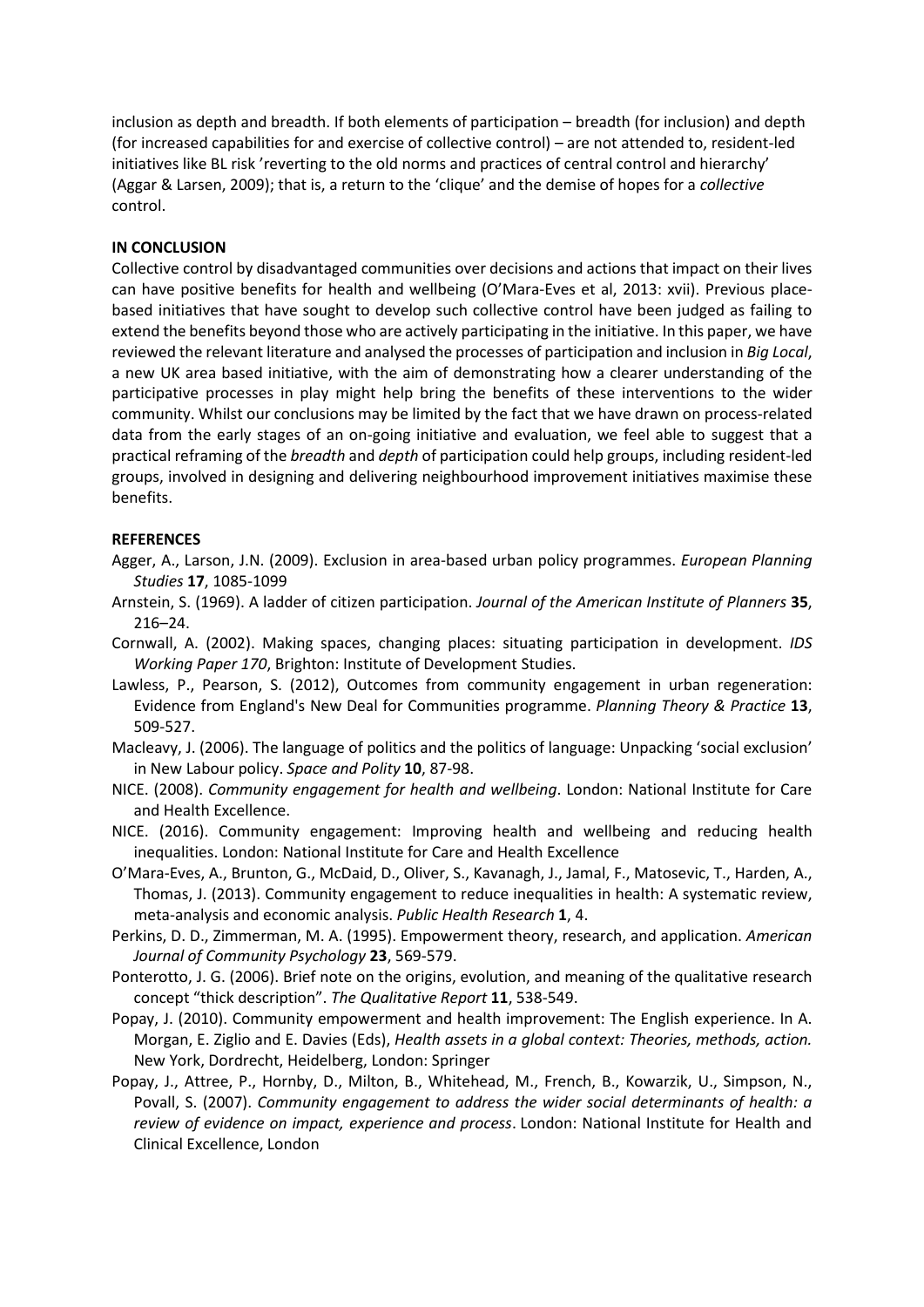- Popay, J., Williams, G. (2009). Equalizing the people's health. In J. Gabe and M. Calnan (Eds). *The New Sociology of the Health Service*. Abingdon: Routledge
- Popay, J., Whitehead, M., Carr-Hill, R., Dibben, C., Dixon, P., Halliday, E., Nazroo, J., Peart, E., Povall, S., Stafford, M., Turner, J., Walthery, P. (2015). The impact on health inequalities of approaches to community engagement in the New Deal for Communities regeneration initiative: a mixedmethods evaluation. *Public Health Research* **3**, 12.
- PHE. (2014). *From evidence into action: opportunities to protect and improve the nation's health*. London: Public Health England.
- PHE. (2015a). A guide to community-centred approaches for health and wellbeing: Briefing. London: Public Health England.
- PHE. (2015b). *A guide to community-centred approaches for health and wellbeing: Full report*. London: Public Health England.
- Quick, K. S., Feldman, M. S. (2011). Distinguishing participation and inclusion. *Journal of Planning Education and Research* **31**, 272–290.
- Tritter, J. Q., McCallum, A. (2006). The snakes and ladders of user involvement: Moving beyond Arnstein. *Health Policy* **76**, 156–168.
- Wacquant, L., Slater, T., Pereira, V. B. (2014). Territorial stigmatization in action. *Environment and Planning A* **46**, 1270 – 1280.
- Wallace, A. (2007). 'We have had nothing for so long that we don't know what to ask for': New Deal for Communities and the regeneration of socially excluded terrain. *Social Policy and Society* **6**, 1- 12.
- Wallerstein, N. (2002). Empowerment to reduce health disparities. *Scandinavian Journal of Public Health* **30**, 72-77.
- Wallerstein, N. (2006). *What is the evidence on effectiveness of empowerment to improve health?* Copenhagen: WHO Europe.
- Whitehead, M. (2007). A typology of actions to tackle social inequalities in health. *Journal of Epidemiology and Community Health* **61**, 473-478.
- XXXX et al. **(**forthcoming). Developing spaces for collective control to address health inequalities, *Health and Place*.
- XXXX et al. (forthcoming). Conceptualising and capturing 'collective control' as a mechanism for tackling social inequalities in health: Evidence from a major English resident led neighbourhood improvement initiative, *Social Science and Medicine*.
- Yin, R. K. (2009). Case study research: Design and methods, London: Sage.

## **Box 1**

#### **Big Local programme outcomes:**

- Communities will be better able to identify local needs and take action in response to them.
- People will have increased skills and confidence, so that they continue to identify and respond to needs in the future.
- The community will make a difference to the needs it prioritises.
- People will feel that their area is an even better place to live.

Source: [http://localtrust.org.uk](http://localtrust.org.uk/)

#### **Box 2: Key to participant codes**

LC = Local councillor

PM = BL partnership member

WO = Local employee of public or voluntary sector organisation

BLR = Big Local Representative (BL Rep)